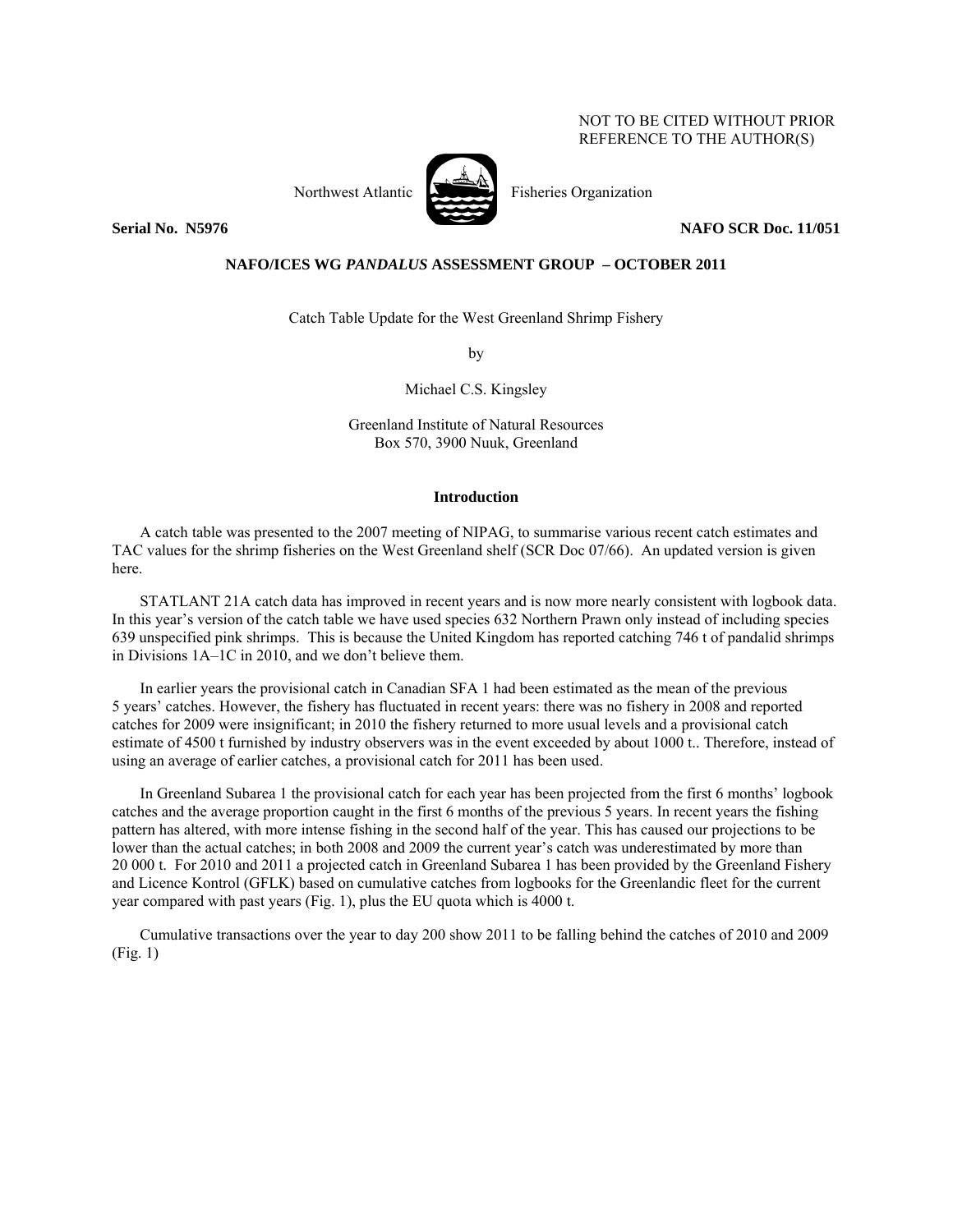

Fig. 1. Northern Shrimp in West Greenland: cumulative transactions over the year, 1999–2011. (With thanks to Mads Rossing Lund of GFLK.)

### **Acknowledgements**

We thank Mads Rossing Lund of the Greenland Fishery and Licence Control (GFLK) for providing the data and figure on cumulative catches for the Greenlandic fleet and Tim Siferd from the Canadian Department of Fisheries and Oceans (DFO) for providing the information on the catches in 2010 for the Canadian fleet.

### **References**

- HVINGEL, C. 2003. Correction of reported past catches of Northern shrimp within the Greenland EEZ to conform to a revision of reporting practices. NAFO SCR Doc. 03/74 Ser. No. N4913. 3 pp.
- HVINGEL, C. 2004. The fishery for Northern Shrimp *(Pandalus borealis*) off West Greenland, 1970–2004. NAFO SCR Doc. 04/75, Ser. No. 4914. 24 pp.
- KINGSLEY, M.C.S 2007. Catches of Northern Shrimp (*Pandalus borealis*) off West Greenland, 1999-2006. NAFO SCR Doc. 07/66, Ser. No. 5451. 4 pp.